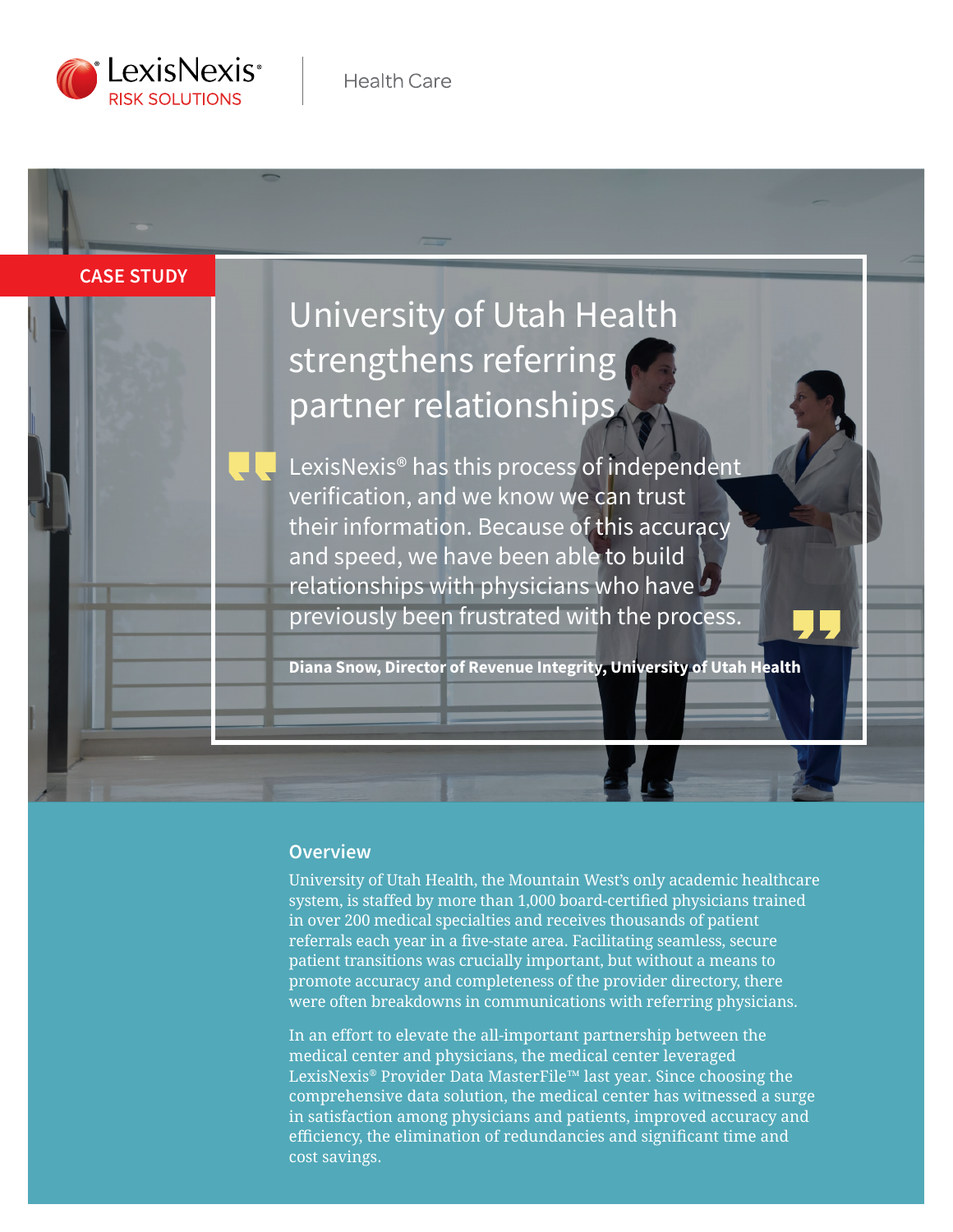### **The challenge**

As a tertiary medical center in a five-state referral area encompassing more than 10 percent of the continental United States, University of Utah Health has long been committed to building strategic alliances with referring physicians. Yet one unwelcome perception persisted. A lag in the consistency of patient follow-up often resulted in a lack of uniformity of care and a breakdown in efficient communications with physicians.

The reason for the lag was that University of Utah Health often had to verify disparate and sometimes inaccurate provider discharge data. Two to three FTEs dedicated substantial time to sorting through and manually validating accurate provider names, locations, credentials and more every day, using MPI, Google and other publicly available resources. As a result of this time-consuming verification process, referring providers were left in the dark on treatments, interventions and medications conducted on behalf of their patients, which, in the worst of situations, led to redundancies in after-discharge treatment, and increasing frustration among referring providers.

### **The solution**

University of Utah Health chose LexisNexis® Provider Data MasterFile™ to meet its goals of transitioning patients more efficiently and helping themselves and their referring partners meet Meaningful Use (MU) Transitions of Care objectives. These MU objectives state that Eligible Hospitals and Eligible Providers who transition their patients to another setting or provider of care, or who refer their patients, should provide a summary care record for targeted percentages of their patients.

By linking the Provider Data MasterFile with its current Epic electronic hospital record (EHR) system, University of Utah Health was able to

**The challenge: A lag in the consistency of patient follow-up often resulted in a lack of uniformity of care and a breakdown in efficient communications with physicians.**



**The solution: University of Utah Health chose LexisNexis® Provider Data MasterFile™ to meet its goals of transitioning patients more efficiently and helping themselves and their referring partners meet Meaningful Use (MU) Transitions of Care objectives.**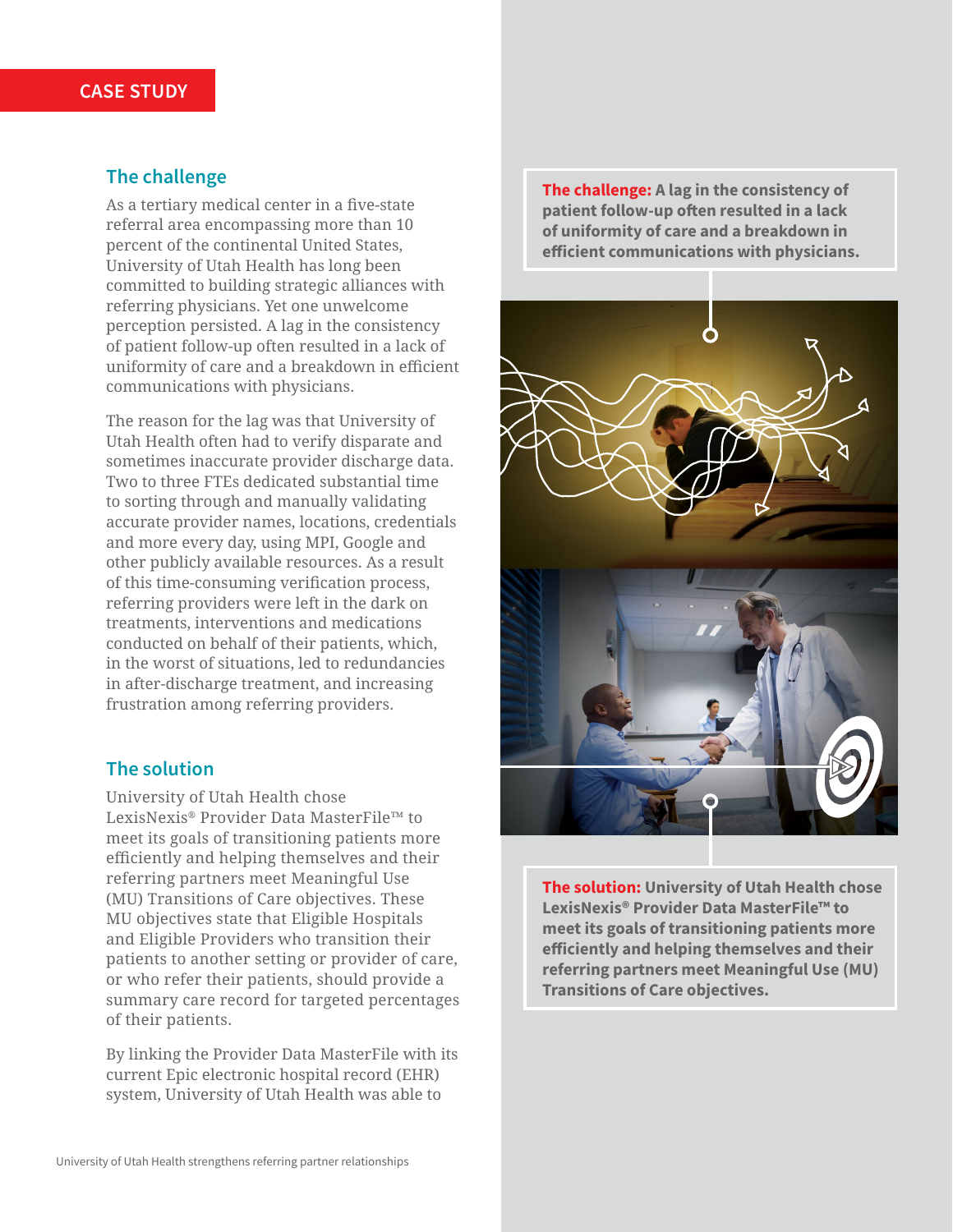significantly improve the accuracy of provider data, which can change by as much as 25 percent in a single year.

The powerful Provider Data MasterFile solution provides deep data coverage of more than 8.5 million U.S. health practitioners, with drill-down attributes such as name integrity (individual names, DBAs and Formerly Known As), addresses across all practice locations, billing locations, updated key data information, state license(s) and other credentials. The Provider Data MasterFile is continuously updated with billions of data points on every healthcare provider in the nation.

As a result, University of Utah Health has made great strides in enhancing the care transition and strengthening its referrer alliances. On the front end, the patient's physician information is entered into the Epic EPR provider dictionary. The data is then bumped against the Provider Data MasterFile and in nearly three-quarters of these instances, a match is provided with an 85 percent or higher accuracy rate.

## Now that verification isn't forced to go through multiple people, the updated data is back in the system immediately, and the process has sped up significantly.

Transitions of care have now become increasingly seamless. As soon as the receiving doctor examines the patient and signs the encounter, the information on that patient goes immediately to referring physicians, so they know exactly what happened during the time the patient was at University of Utah Health. In addition, high-volume referrers can now log directly into the health record, where they are listed as part of the care team, and follow their patient's health journey, every step of the way.

### **Results**

By linking LexisNexis Provider Data MasterFile with Epic, verification accuracy soared. Initially, University of Utah Health hoped to verify at least 50 percent of its referred patients through the addition of the Provider Data MasterFile. In actuality, 65 percent to 70 percent of patient data are now being verified immediately, due largely to the robust nature and timeliness of the LexisNexis data. The comprehensive provider directory data has led directly to stronger referring physician relationships and better patient care.